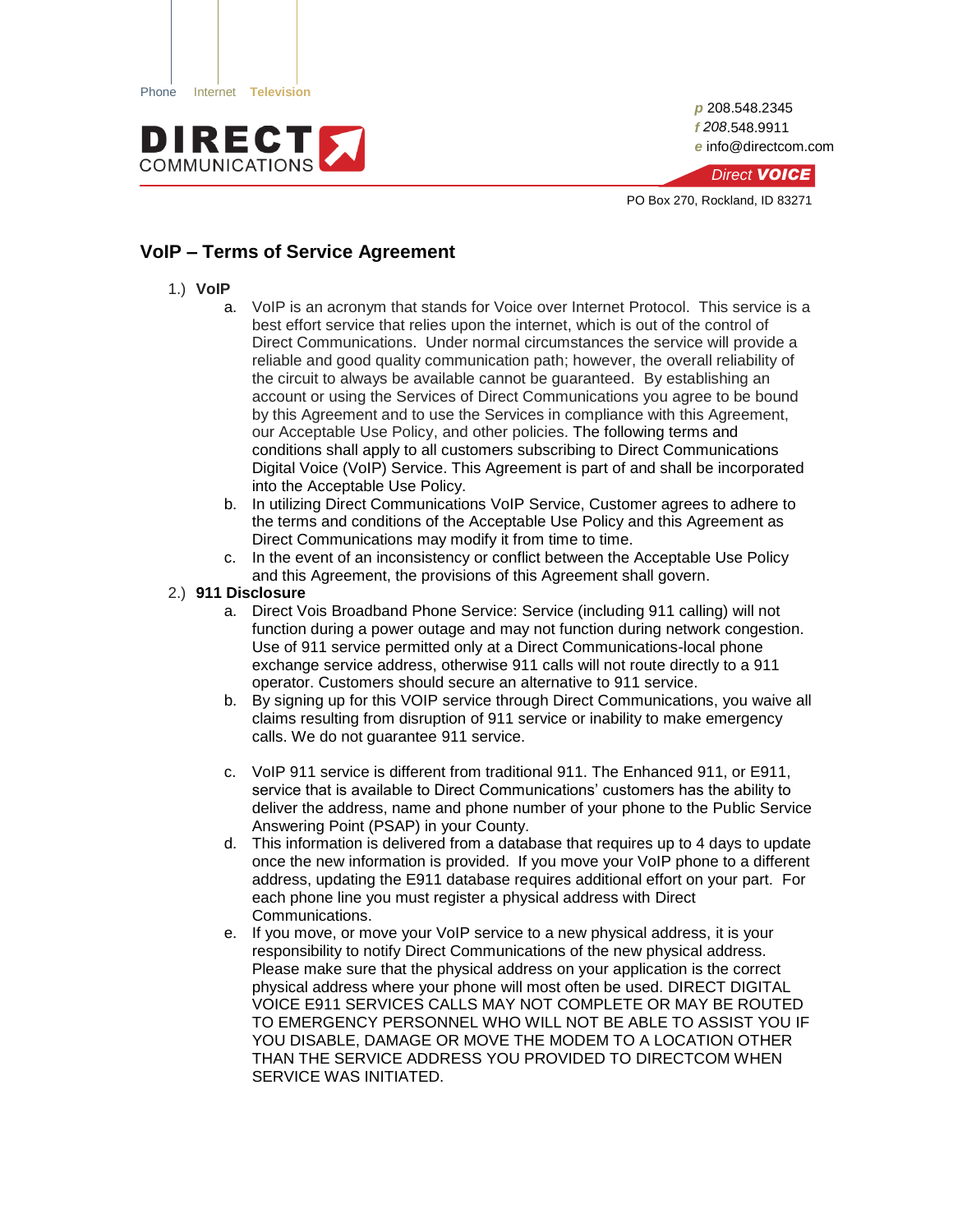- f. If you do not provide Direct Communications with the proper address and require the use of emergency services, your E911 calls will appear with your old address information resulting in emergency crews being dispatched to the last registered physical address.
- g. VoIP adapters do not work without power. In the event of a commercial power outage, your phone service will not work.
- h. DIRECT DIGITAL VOICE E911 SERVICES WILL NOT OPERATE IF YOUR BROADBAND CONNECTION IS DISRUPTED OR DIRECT DIGITAL VOICE HAS BEEN SUSPENDED FOR ANY REASON, INCLUDING, FOR EXAMPLE, NON-PAYMENT. Once your broadband connection and Direct Digital Voice have been restored, you may be required to reset or reconfigure your equipment before you will be able to use Direct Digital Voice service to contact E911 services.
- i. YOU MUST PROVIDE DIRECTCOM WITH YOUR CORRECT SERVICE ADDRESS OR DIRECT DIGITAL VOICE E911 SERVICES CALLS MAY BE ROUTED TO EMERGENCY PERSONNEL WHO WILL NOT BE ABLE TO ASSIST YOU. If you notice that the service address information identified in your contract or bill is inaccurate, you can make corrections by calling our Customer Service representatives during regular business hours.
- j. DIRECT DIGITAL VOICE E911 SERVICES CALLS MAY BE DELAYED OR DROPPED DUE TO NETWORK ARCHITECTURE.
- k. E911 surcharges will be charged on your monthly statement.
- l. **By entering you initials, you are affirmatively acknowledging that (1) you have read and understood this E911 Disclosure Addendum, (2) you understand that you may not be able to contact emergency services by dialing 9-1-1 using Direct Digital Voice, and (3) you understand that you must inform household users of Direct Digital Voice that they may not be able to contact emergency services by dialing 9-1-1 Direct Digital Voice.**

Customer Initials

### 3.) **Service Distinctions**

- a. VoIP service is not a telecommunications service. This service is subject to different regulatory treatment than telecommunications service.
- b. Events beyond our control may affect your service such as power outages, fluctuations in the internet, and outages/issues with upstream backbone providers, etc.
- c. This service does not support 0+ or operator assisted calling, including collect calls, third party billing calls, 900 or calling card calls. Our service may not support x11 services in all calling areas (211, 411, etc).
- d. You acknowledge that our service may not be compatible with all non-voice communications equipment, including, but not limited to home security systems, satellite television systems, fax machines, computer modems, medical equipment, etc.
- e. By signing up for this service through Direct Communications, you waive all claims against interference or disruption of these services and equipment. We do not guarantee the service of modems and faxes over the VoIP system. Some devices work fine communicating with this type of service, while others do not.
- f. Direct Communications is required by law to cooperate with law enforcement and investigative government agencies. When a lawful request is made by a law enforcement or relevant government agency we are required to disclose your name, phone number, credit information and other personal information about your account, use of service, length of service, IP address etc. to the requesting agency.
- g. **International Calling:** Current service plans include calling to the United States and Canada. Call our office for international rates.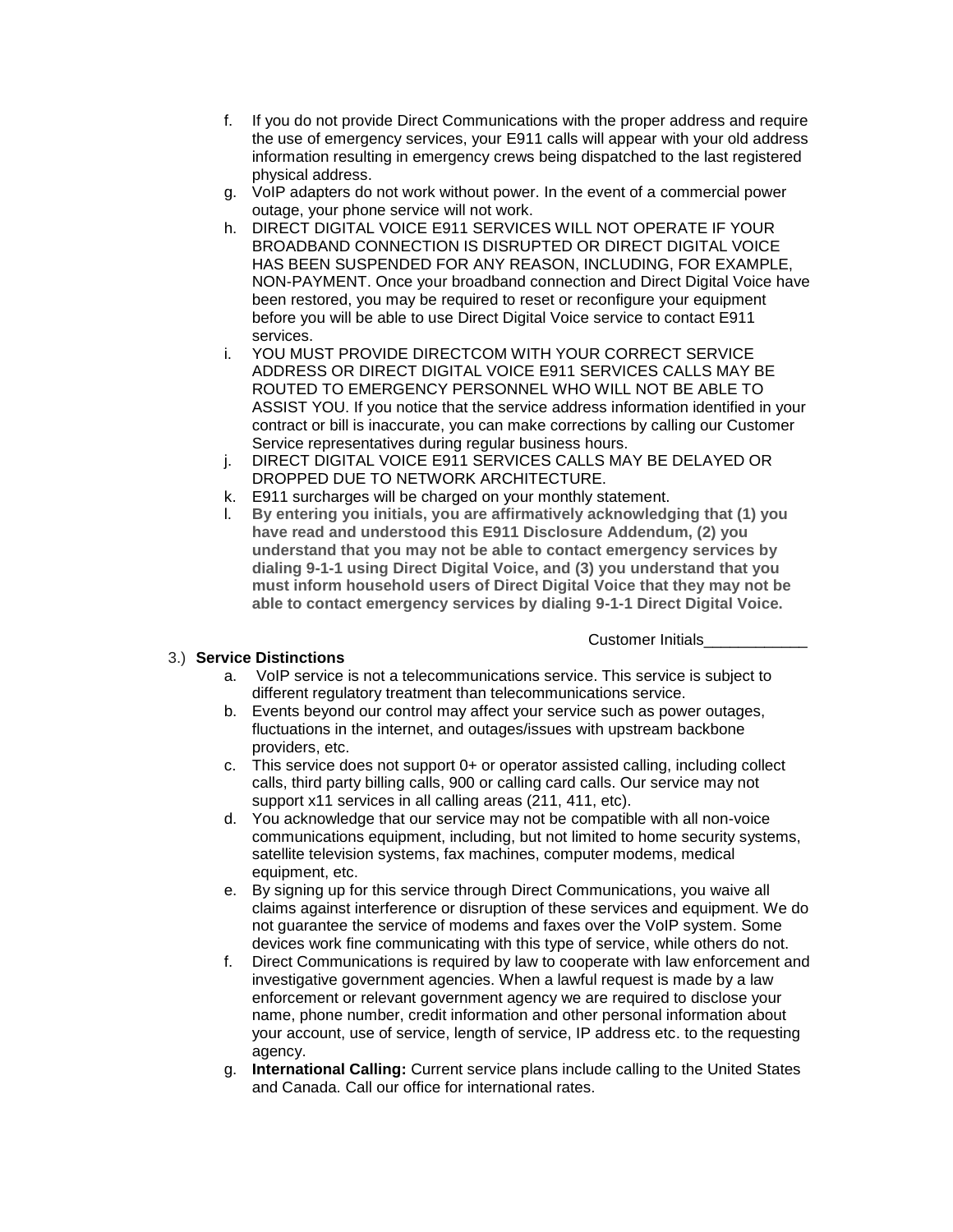- h. **Overage of minutes**: Our standard plan includes "unlimited" calling to the US and Canada. Charges of up to \$0.10 per minute will be applied to any account exceeding reasonable and normal residential usage.
- i. **Excessive usage policies :** We expect our subscribers to use our services in a law-abiding, courteous way, and to be respectful of costs of providing long distance service. "Unlimited" Long Distance calling may have usage limits. Directcom and its wholesale partners reserve the right to deny or cancel service to customers who abuse this service by using far more than typical residential customers, as determined at Directcom' sole discretion. Such prohibited actions include, but are not limited to: using a residential-grade service to conduct continuous commercial calling activities. Directcom may, without limitation, restrict your access to Directcom' network, or immediately suspend or terminate your Service. In the event of termination of your Service, all applicable termination charges will apply. We will contact abusers individually and let them know if they are in violation of our acceptable use policy. We expect that 99% of our customers will never be in violation of any excessive usage policies—normal daily calling by reasonable consumers would not result in the kinds of excessive use in question here.
- **j. Devices**: Direct Communications retains ownership of all VoIP ATA devices and modems. In event of service or contract termination, you will be required to return equipment to your closest Direct Communications retail location.

## 4.) **Billing**

- a. Electronic billing is done once per month; full payment is due by the last business day of the month. Payments can be mailed to our office or payments can be made on line. Complete payment and account history can be accessed through Direct Communications' online billing system.
- b. We will only give account information to the registered account holder. Please make sure to add a spouse's name to the application if you want them to have access to changing the account in any way.
- c. **Payment Policies and Terms**: Payment by Subscriber shall be due to Direct Communications when the invoice is received. A **late payment fee** shall be assessed on any account not paid by the last business day of the month.
- d. Accounts remaining unpaid for sixty (60) or more days shall be deemed delinquent. Delinquent accounts shall be placed on "accounting hold" and services to the Subscriber shall be suspended until the account is paid in full. For any subscribers' account that has been placed on suspended service, there shall be due a **Fifty Dollar (\$30.00) reconnection charge** to reactivate Subscribers Services after the arrearage has been paid.
- e. In the event any balance is not paid as agreed, the undersigned agrees to pay any applicable collections fees. In the event of a lawsuit to collect the unpaid balance, the undersigned further aggress to pay court costs and reasonable attorney's fees.
- f. **A Twenty Five Dollar (\$25.00) fee will be added to the subscriber account in the event of any bank returned check. In the event that more than one check is returned, we will only accept cash, credit card or certified funds for payment on the account.**

## 5.) **Termination**

- a. Subscriber may terminate this Agreement by submitting a request for termination ( U.S. Mail or telephonically) to the addresses listed in this agreement. Requests received prior to close of business shall have a termination date of the next business day.
- b. Without prior notice, Direct Communications may terminate this Agreement, your password, your account, or your use of the Services, for any reason, including, without limitation, if Direct Communications, in its sole discretion, believes you